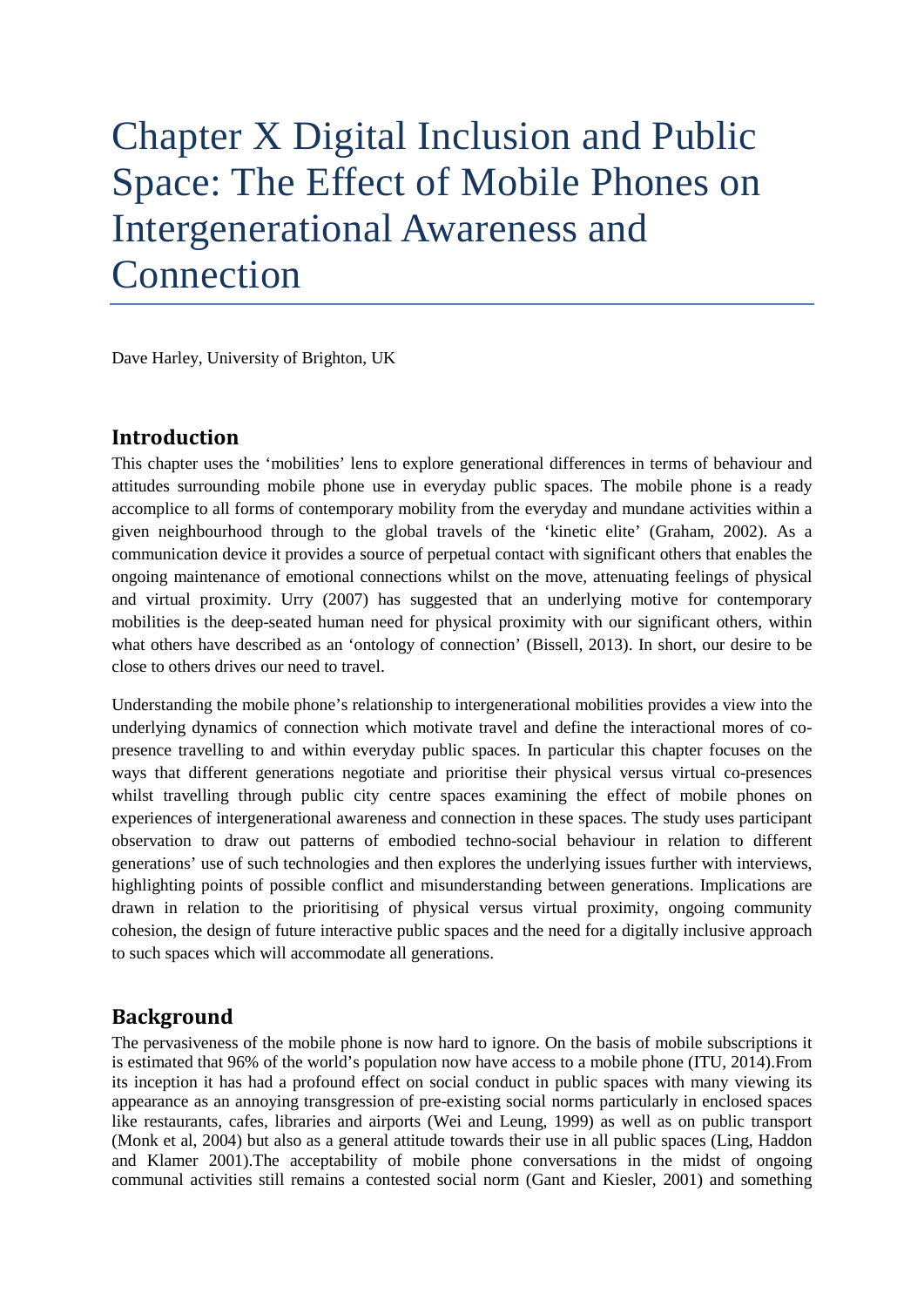which exists across cultures (Campbell, 2007). The increasing use of mobile phones in public spaces has led to a pervasive form of 'inattentional blindness' (Hyman et al, 2010) in which mobile phone users prioritise virtual proximity, becoming less aware of their immediate situation and ignoring immediate social signals from others, events and even physical objects (Nasar and Troyer, 2012).

Gergen (2002) has argued that what makes the public use of mobile phones so problematic for others is the division of conscious attention that they require, forcing a schism between the public norms of social conduct in the immediate vicinity and the private norms required to communicate with distant others or to interact with the mediating device. He has used the term 'absent presence' to describe the way in which users of mobile phones become physically present but socially absent. The growing popularity of the Smartphone in recent years has introduced further opportunities for absent presence by integrating the functionality of previous devices and allowing mobile connections to existing Internet resources. Smartphones provide more potential for distraction by integrating the music and game playing abilities of earlier devices. When used in this way they can accentuate the need for users' privacy by cutting them off from social contact completely, creating 'telecocoons' (Habuchi, 2005). In addition Smartphones have increased the social potential of the mobile phone by extending the reach of social networking sites and social media which had previously been bound to the home or work place. In a recent UK survey 54% of the population were found to own a Smartphone with 59% of them using them to maintain their connections to Social Networking Sites (Ofcom, 2012).

Beyond identifying the basic disruptive character of the mobile phone we understand very little about how the demands of physical versus virtual co-presence are negotiated in public spaces through the enactment of social norms and indeed where the fault lines of social misunderstanding might appear. Given the asymmetrical nature of mobile phone uptake across the generations (OfCom, 2012) we might expect this to be an intergenerational issue as well as a social one. In this paper it is generational differences that are considered in terms of the social practices that surround mobile phone use. There is also an exploration of the possible repercussions that these may have for intergenerational awareness and community cohesion.

The adoption and acceptance of the social practices surrounding mobile phones is clearly something that varies from person to person. A number of factors are likely to affect this acceptance including previous experiences with similar technologies, the expectations and demands of social context and pertinent socio-demographic variables such as age, education and socioeconomic status (Rogers, 2005). In this study we explore the specific effects of age on the acceptance of mobile phone norms such as absent presence and consider how these play out in relation to younger and older generations.

Younger people will tend to be early adopters of new technologies and accompanying social practices (Rogers, 2005; Venkatesh, 2014). This has certainly been the case with the mobile phone and more recently the Smartphone (Pheeraphuttharangkoon et al, 2014). In the UK 97.5% of young adults (16 to 34 year olds) now own a mobile phone whilst only  $67.5\%$  of those over  $65$  do<sup>[1](#page-1-0)</sup>. When we compare Smartphone ownership the difference is even starker with about 80% of young adults owning one but only  $\bar{7}\%$  of those over 65<sup>[2](#page-1-1)</sup> (Ofcom, 2012). Still these figures only provide a picture of intergenerational differences in terms of ownership of the physical devices. When we consider the attitudes that accompany mobile phone ownership and use generational differences start to become apparent. 79% of the 16-24 age group consider their mobile phone to be their main point of contact with others (Ofcom, 2011). Studies across Europe have shown that teenagers and young adults are highly dependent on their mobile phones and emotionally attached to them, prioritising virtual proximity when amongst strangers, keeping their phones at hand constantly and frequently using them in public spaces (Vincent, 2005). In contrast only 12% of those aged 65-74 consider the mobile phone as their main route to social contact and only 5% of those over 75 (Ofcom, 2011). Studies exploring older people's attitudes towards mobile phones suggest that they see them as very different kinds of devices to their younger counterparts and tend *not* to prioritise virtual proximity except in emergencies and even then only to access immediate physical support. Their mobile phones are

<span id="page-1-0"></span><sup>&</sup>lt;sup>1</sup> This can be broken down further with 80% of 65-74 year olds and 55% of over 75s owning a mobile phone.

<span id="page-1-1"></span><sup>&</sup>lt;sup>2</sup> This can be broken down further with 12% of 65-74 year olds and only 2% of over 75s owning a Smartphone.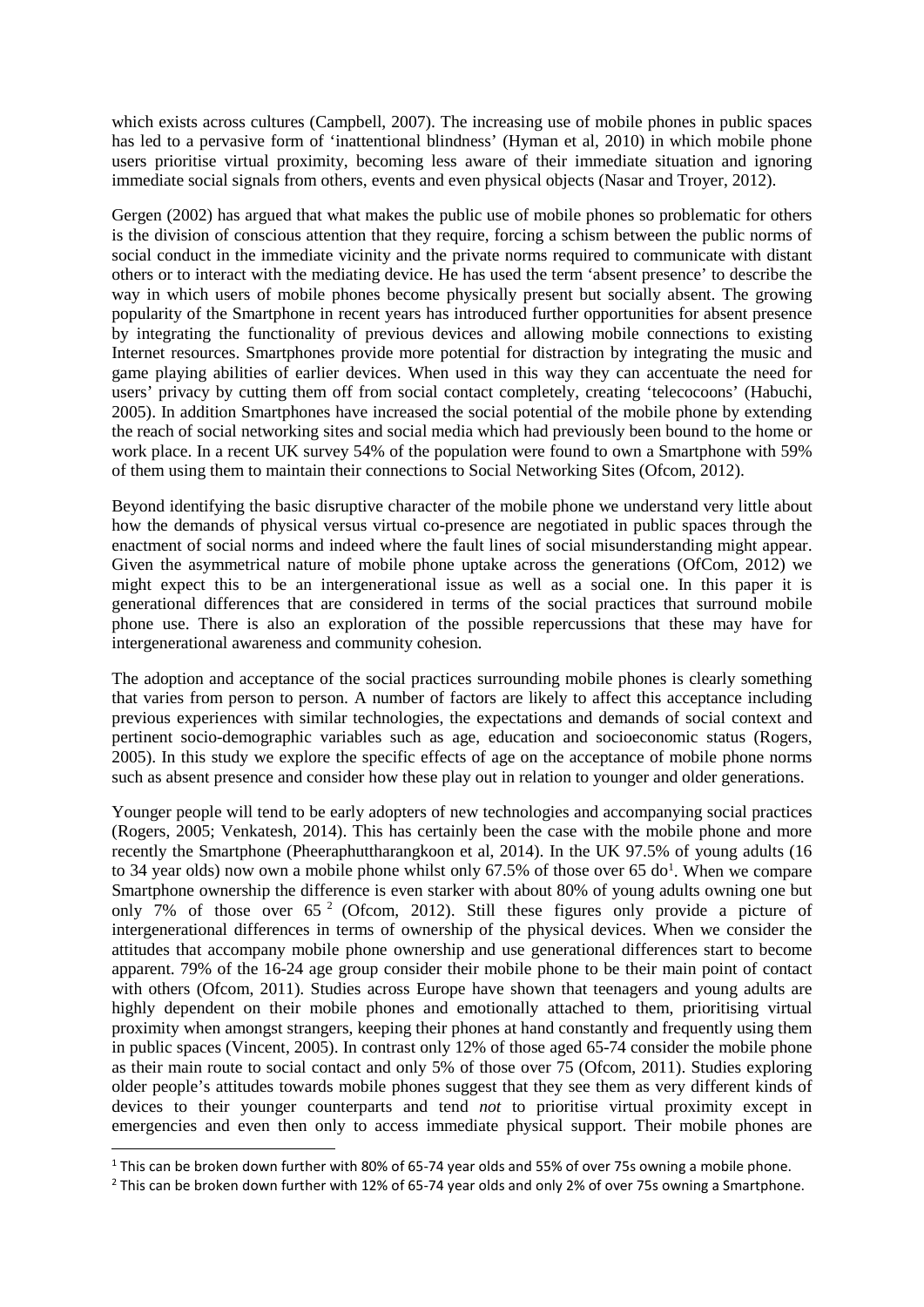principally employed as devices for ensuring safety and security on specific journeys outside of the home (Hassan and Nassir, 2008; Kubik, 2009; Kurniawan, 2009) and as such are generally not used for extended conversations or even turned on when not in use (Kubik, 2009).

One would suspect that these quite distinct interpretations of purpose and proximity demands would be mirrored in terms of differing social norms between the youngest and oldest generations and their expectations of what constituted appropriate mobile phone use in public spaces. So far there is little research to verify whether these differences exist, whether they are age or generation related and if so how they are reconciled (or not) between generations. One study by Turner et al (2008) has shown that increasing age does correlate with negative attitudes towards public use of mobile phones in places where freedom of movement is curtailed such as the work place, bars, restaurants and on public transport. However this study was limited in that it used questionnaires to assess age differences and had a very restricted, student-based sample with ages ranging only from 17 to 43 years.

It has been argued that local communities are increasingly individualised (Lash, 2002) with their members often leading parallel lives where they do not meet one another (Cantle, 2004). One particular feature of such communities is that everyday meetings between the oldest and youngest generations within a community are now rare (Williams and Nussbaum, 2001; Vanderbeck, 2007). In this study the influence of generational stances on mobile phone use as a mediator of intergenerational contact and awareness is considered.

# **Methodology**

In order to understand the intergenerational dynamics of mobile phone use this research used an ethnographic approach with a view to explaining each generation's techno-social practices in relation to mobile devices 'from the inside'. Investigations employed participant observations and semistructured interviews in public spaces in the city of Brighton in the South of England. Observations were carried out by the author in a number of different public spaces (see locations below) with the author taking field notes whilst travelling into the city centre on public transport and whilst sitting in public spaces within the city. Observations were used to identify broad generational patterns of mobile device behaviour in terms of accompanying body language, use of personal space and other behaviours relating to face to face interaction. Observations lasted for 21 hours overall taking place from 19th June 2012 to 10th July 2012 involving approximately 120-150 people. Subsequent interviews were conducted by the author in location 1 where a stall was set up in the middle of the walkway. Potential interviewees were invited to take part using a small banner with the words: "what do you think about using mobile phones in public spaces ?". Participants were self-selecting and interviews were conducted in situ. They were recorded with a digital sound recorder with permission being gained to use the interview data at a later date. 21 people were interviewed all of whom were Brighton residents. Their ages ranged from 25 to 76 but willing participants were predominantly young adults and the elderly (mostly students and retired people). This sampling bias reflected the time of day that the interviews took place (early in the afternoon on a working day). However it did give an opportunity to compare the attitudes of older and younger generations and consider the different ways that they approach the sharing of this public space. Distinct generations were identified in line with Erikson's life stages (Erikson, 1963) with the following broad categories: children (under 13); adolescence (13-18); young adulthood (18-35); adulthood (35-65) and old age (65+).

## **The Locations**

Previous research has highlighted the significance of specific public locations in determining social norms for public mobile phone use (Turner et al, 2008). With this in mind four different locations (see fig.1) were used as the basis for initial observations. Clockwise from top left: a) a paved walkway and sitting area adjacent to a well frequented local landmark (the Royal Pavilion); b) a bus travelling through the centre of the city; c) a train travelling into the centre of the city and d) a communal space and sitting area outside the public library in the centre of the city. The interviews were conducted in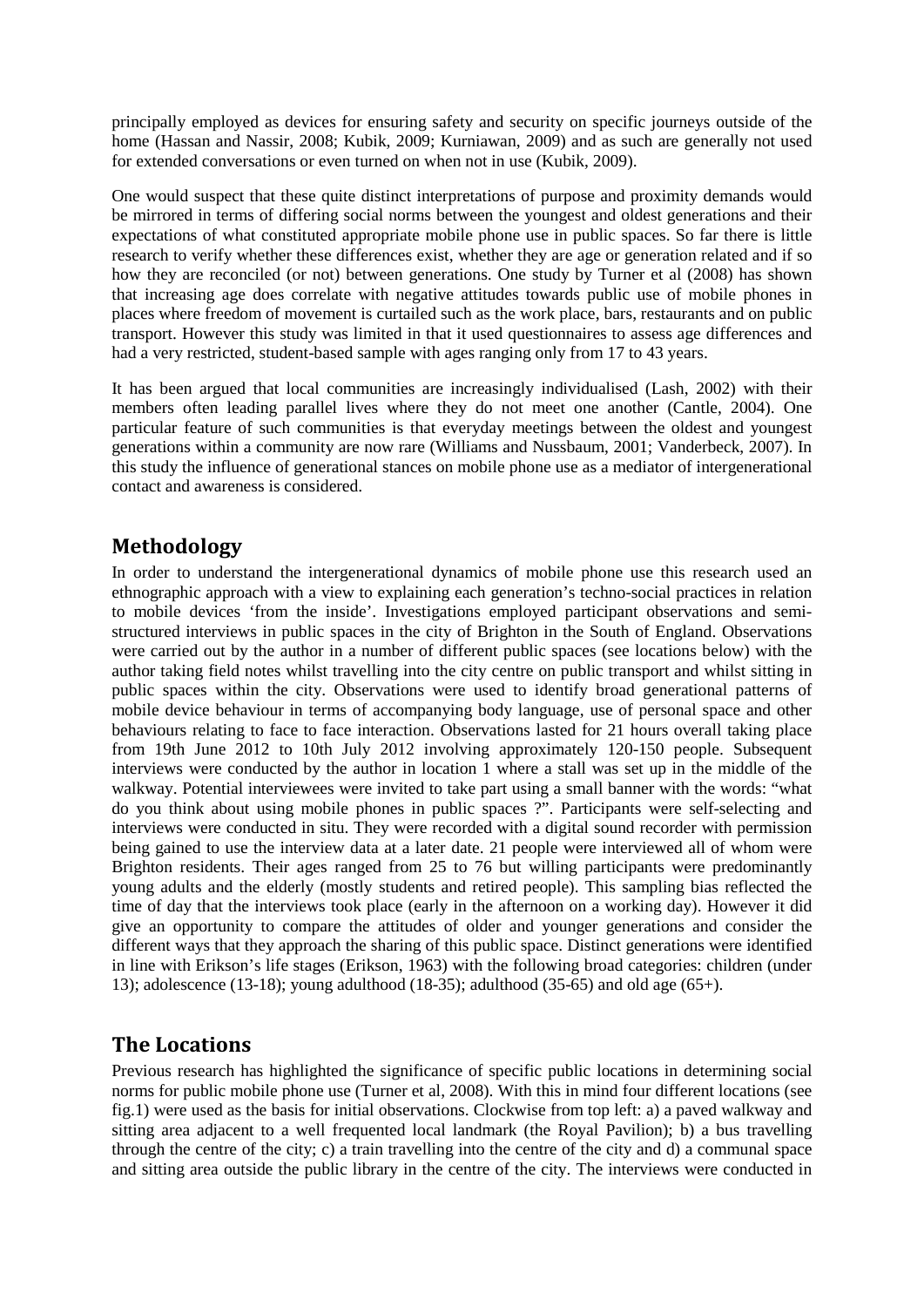the first of these locations as this was the busiest and provided the best opportunity to engage participants for later interviews.



#### Figure 1

Each venue provided users of mobile devices with particular attentional dilemmas derived from the physical and social nature of each context. For instance sitting on a bus or train (locations 2 and 3) provided a physical environment which was conducive to physically interacting with the device but where the social demands of co-present others were more of an issue (e.g. being overheard because of physical proximity). In contrast the pedestrian areas (in locations 1 and 4) provided sufficient space for social constraints to be less of an issue but where the constant movement of others complicated physical interaction with the device. In these locations there was a constant dividing of attention between navigating the space whilst walking (or cycling) and using the interface of the mobile phone. Here the concern is with identifying generational differences in terms of their expectations for copresent interaction (physical versus virtual) as expressed through different mobile phone behaviours and expected norms of public mobile phone use in each location. From a mobilities perspective this shows how mobile phones and their inherent forms of connection come to shape the journeys (and the interactional quality of these journeys) for different generations as their intersecting trajectories converge in these particular public spaces.

## **Generational Behaviours**

The observations made it possible to identify mobile phone behaviours that were typical of each generation. Here the distinctive features of each generation are described.

#### **Across the Ages: Degrees of Multitasking**

Members of all generations were seen using mobile phones in public places at some time during the observations but it was most prevalent amongst adolescence and young adults. A clear difference in terms of generational use was in each generation's ability to interweave their use of mobile devices with other on-going (and off-device) activities. In locations where adolescents and young adults were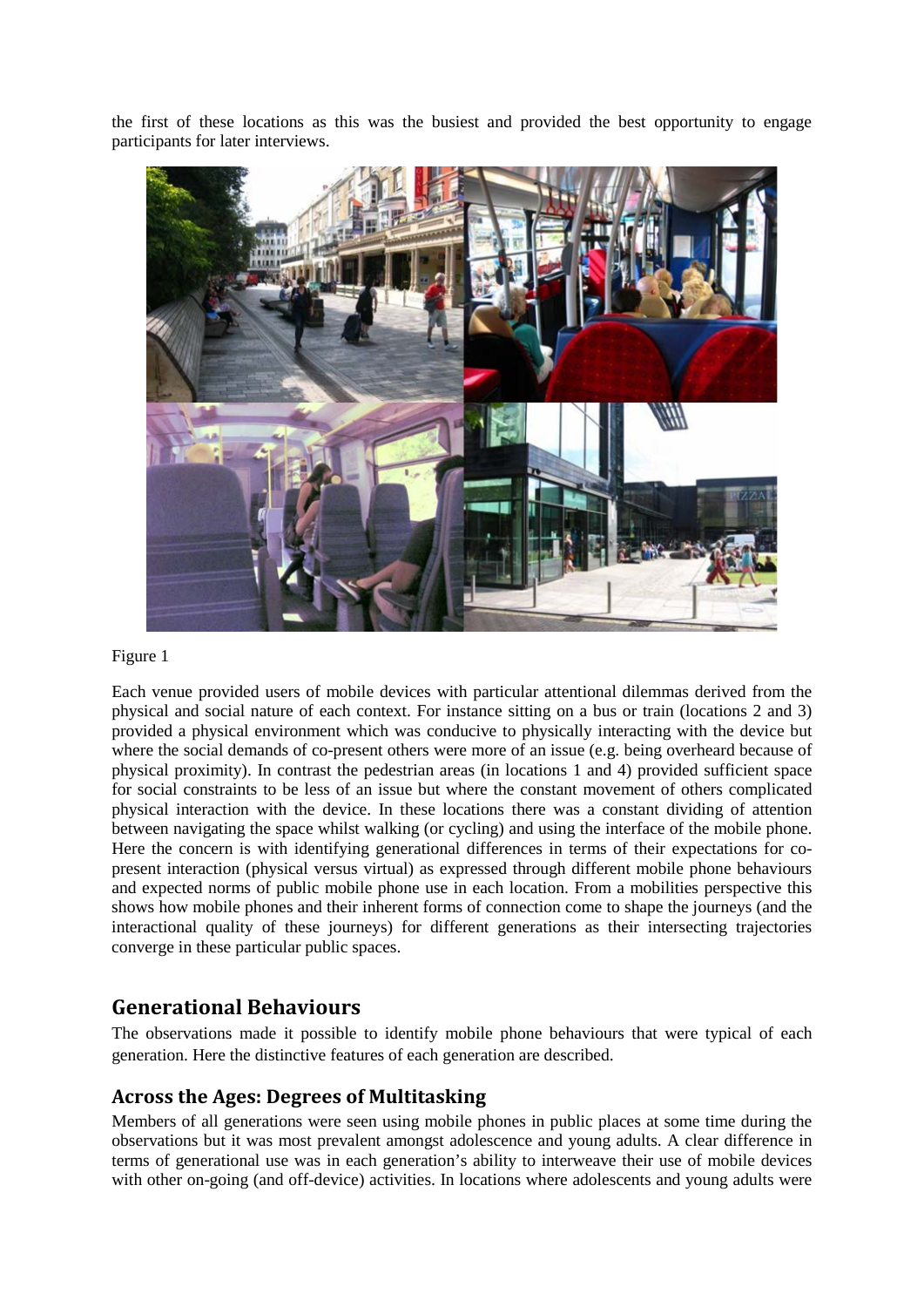walking (or cycling) through the city they would continue to do so whilst texting or talking on their mobile phones, showing a high degree of divided attention and a propensity to multitask. In contrast older users (i.e. those in old age) in these same locations were more likely to stop everything else they were doing in order to use their mobile phones particularly if texting. Adults (i.e. those between 35 and 65) showed varying degrees of multitasking ability when using their phones often walking slower or sitting down when using their phones.

#### **Adolescents (13-18): The Seamless Social Network**

Gatherings of teenagers in public places were often accompanied by simultaneous use of mobile phones, iPods and/or portable gaming consoles. This was observed with college students (aged 15-17) travelling on the train (in location 3) and in the centre of the city (in location 4). In these gatherings they would sit or stand in a circle with each individual seemingly focussing their attention on their individual screens. Whilst this might appear to be an isolating activity in terms of removing direct eye contact from one another in other ways the sense of a social meeting was maintained. Whilst their visual attention may have been occupied their auditory attention remained available to one another with conversations continuing despite ongoing and simultaneous texting or updating of social networks. At times they would share their online activities with one another creating conversations that incorporated (absent) others via their recent text and photo postings to social networking sites. This resulted in what might be called a 'seamless social network' in which online social activities were integrated into immediate person to person (rather than face to face) gatherings and vice versa.

# **Young Adults (18-35): Phone as Companion and the Public/Private Bubble**

Groups of young adults in public did not engage in the seamless social networks of their younger counterparts but tended to exclude those present from their conversations by removing eye contact and orienting their bodies away from any congregation whilst talking on their mobile phones. Mobile phone conversations were not curtailed because of this exclusivity but were accepted by the rest of the group without complaint creating a public/private bubble. For those receiving calls there was variation in the prioritisation of mobile phone voice calls over immediate face to face interactions. Different levels of discretion were used and this would dictate how much they lowered their voice, avoided eye contact and/or withdrew from the centre of the congregation whilst talking on their phone. Text messaging was less common amongst this group when they were out with others in a public space. Young adults were the most visible users of mobile phones in public places. A distinctive aspect of their presence in these places was that they were often seen alone. In these instances the mobile phone was carried in hand and displayed as a symbol of social status implying continual social availability and connection, i.e. they were not really 'alone'. In such a way the mobile phone appeared to act as a constant companion for many solitary young adults.

When alone it was common for this age group to talk for extended periods of time whilst engaged in simultaneous activities that coincidentally involved other people who were present in the local vicinity. For instance in location 1 it was not uncommon to see young adults walk the entire length of the walkway (about 200 metres) talking or texting on their mobile phone. This meant looking up occasionally from the phone but otherwise ignoring all passers-by and opportunities for immediate social contact. Those prioritising mobile phone contact over all else would carry out extended conversations at high volume with no acknowledgement of the public context around them.

## **Adults (35-65): Efficiency in between Moments**

Mature adults were observed using their mobile phones at moments in-between activities or places. Mobile phone activity (whether texting or talking) occurred at particular thresholds just prior to entering buildings such as upon leaving the library or entering a convenience store (both in location 4). This group were more likely than other age groups to be seen talking on their phone when alone. Phone use occurred during times that would have otherwise been taken up with 'mindless' activity such as walking and which made efficient use of available thinking time.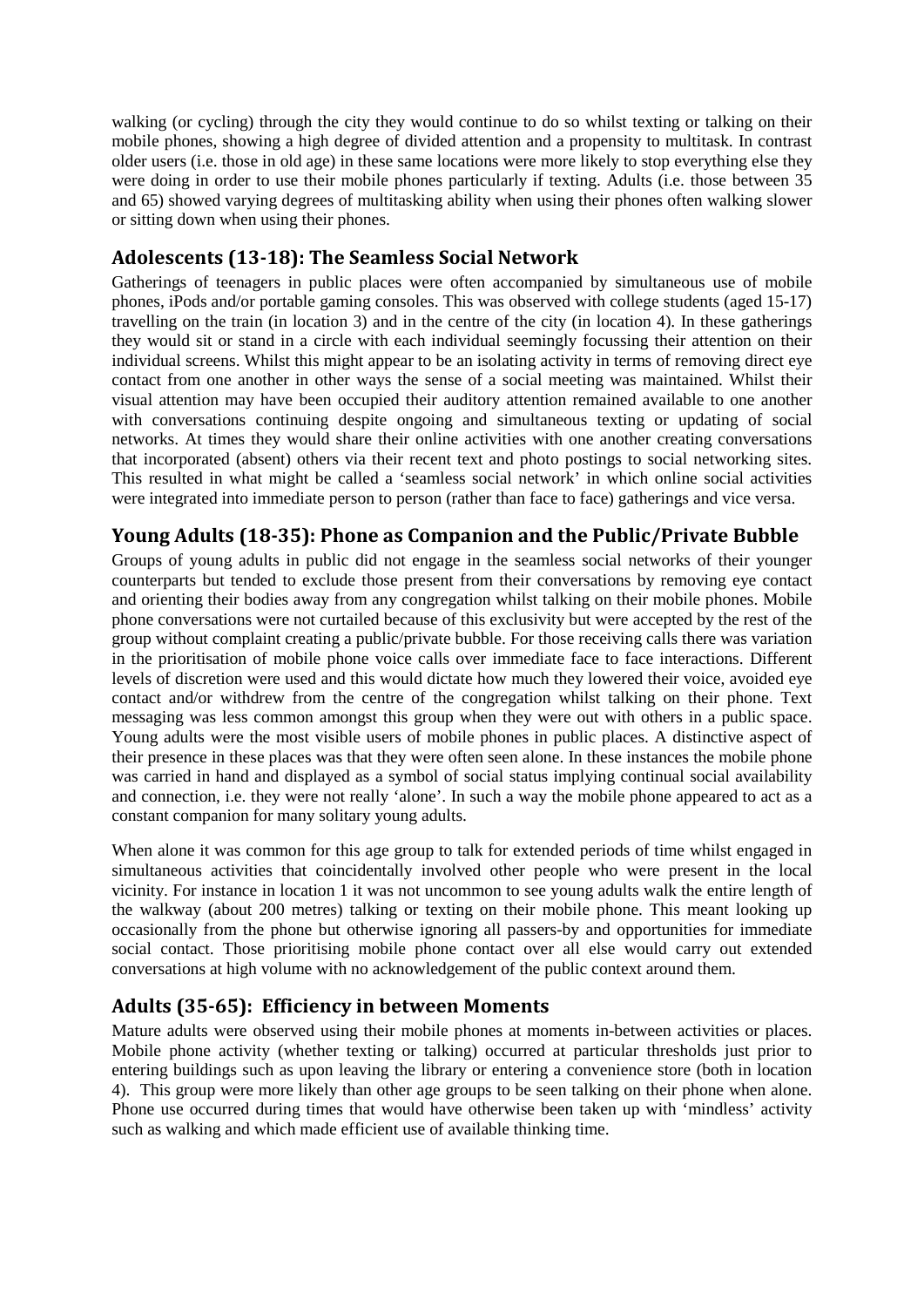#### **Old Aged (65 +): Discreet Use**

For the most part older people's use of mobile phones was either non-existent or hidden from public view. Out of all the older people observed only three of them were seen using their mobile phones in public. On each of these occasions their use of the technology was what one would call 'discreet'. They would stop whatever else they were doing, take their phone out of a bag or pocket, use it for a distinct purpose and then return it. This appeared to be driven by a need to attend to a single task at a time but was compounded by difficulty in seeing the mobile phone when moving. Some older adults would put on glasses or adjust them in order to read and operate the phone. Those phone conversations that were observed were short and to the point.

# **Generational Attitudes**

Whilst observations provided a view of different generation's behaviours in relation to mobile phones, interviews exposed the underlying attitudes that underpinned these behaviours and coloured interpretations of others' behaviour.

All of those interviewed owned a mobile phone irrespective of age but there were clear differences in terms of justifying ownership and use. For younger adults, there was an assumed necessity in owning a mobile phone. It provided a conduit to social realities that were unquestionably important in sustaining social identity and personal equilibrium in everyday life, wherever they were. The phone itself had to be turned on and close at hand either in a pocket or more likely in the hand. They had to be socially available through the phone at all times. As one interviewee explained the significance of his phone,

'I think it's to be in contact, just that simple, I think that's about it' p6

Perpetual contact (Katz and Aakhus, 2002) provided more than just the possibility of social contact however. As observations suggested the mobile phone acted as a 'constant companion', assuaging feelings of social anxiety when strangers were present (i.e. in public spaces).

'It's a little comfort blanket...a comfort brick of technology. It makes you feel safe your phone.' p9

The phone was used as a mental companion when interaction with friends was not possible or the individual was alone in a public place where strangers were present such as waiting at a bus stop or sitting on a train. Activities engaged in included 'non-interactive' social activities like perusing Facebook posts and text messages as well as more individual activities like playing games, creating lists and using the phone as a notebook

In line with previous studies these younger adults were highly dependent on their mobile phones (Vincent, 2005) experiencing frustration and panic when unable to connect to 'the network' (either mobile phone network or the Internet) for some reason.

'the panic you get if you leave your phone somewhere and you don't have it on you. I keep it in my hand so I get all my notifications' p9

In contrast older mobile phone users were not keen to be constantly connected and preferred to keep their mobile phones turned off unless they were expecting or making a call. Their comments fitted well with observations of 'discreet use'. In line with earlier research (e.g. Kubik, 2009) they justified owning a mobile phone in terms of it being an emergency resource that they could use should the need arise. As one interviewee put it,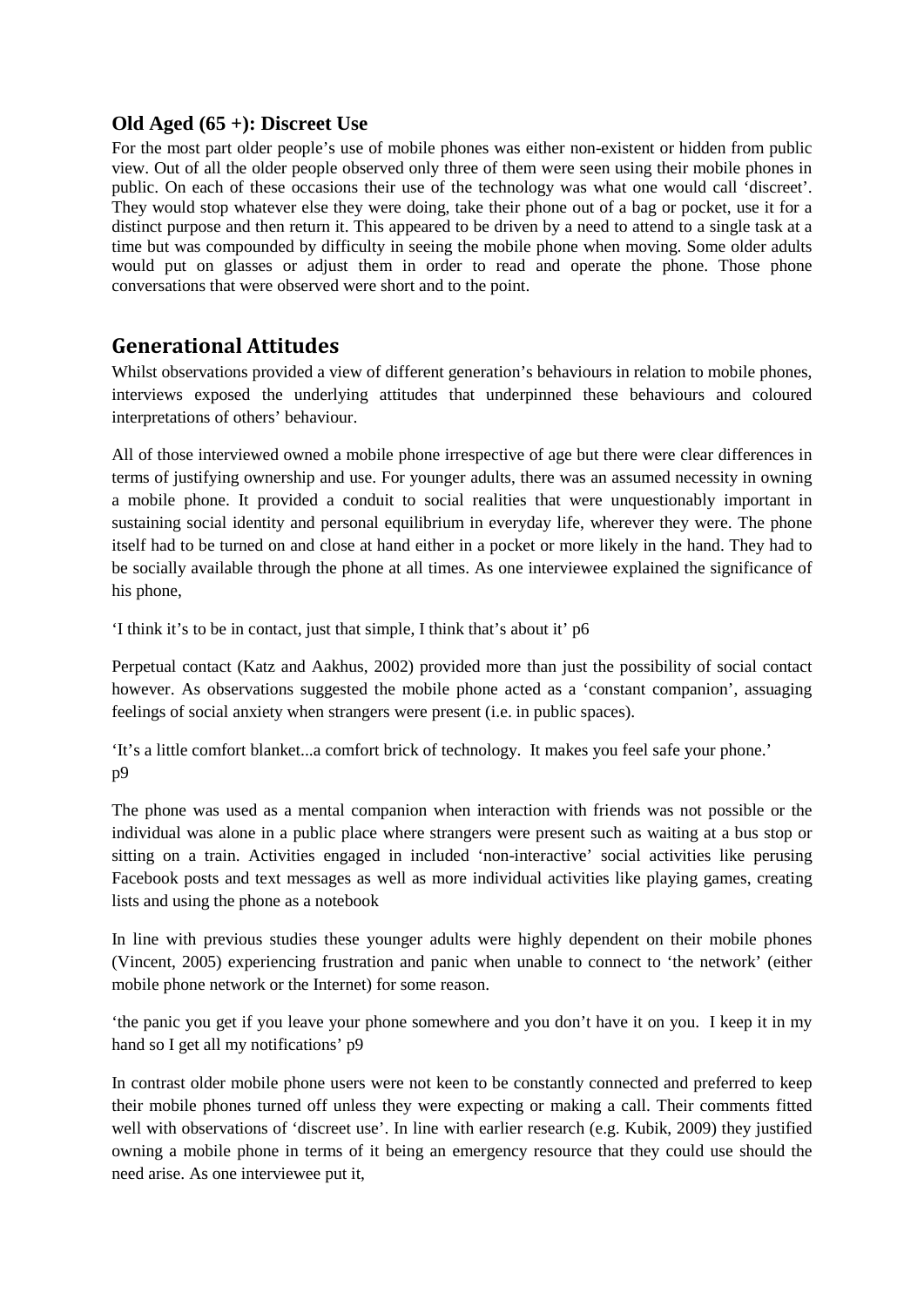'It's in my bag now but coz I always take it with me coz you never know when you might need it but really mobiles are for emergencies' p1

However these older people's use of mobile phones had developed beyond emergency use. One major use for mobile phones was as a logistical tool which enabled meetings with friends and family.

why I have one [a mobile phone] is because… sometimes, I meet a friend in Worthing – he drives and there may be a problem so if we both have our mobile phones with us if there's a difficulty we can text each other…sorry I'm held up in traffic or whatever p2

Despite developing some of their own uses for mobile phones there were still obstacles to more extensive use. These included age-related constraints on use such as difficulty reading the screen and hearing incoming calls (particularly in crowded places); an unwillingness to fund greater mobile phone use, a general distrust in technology and an overriding preference for direct face to face interaction given the choice.

Interestingly the younger adults expressed a preference for interacting via text-based forms of communication saying that, 'texting is cheap well its free, it's easy communication' p3 and another that it was about 'maintaining a connection in an effortless manner' p6. Some found that face to face interaction with people they did not know, whilst waiting for a for a bus or in a shop was an odd thing to do and actually made them feel quite uncomfortable.

#### **Differences over social norms**

There was a lack of observable disagreement between these generations when it came to their public use of mobile phones. This seemed to suggest some tolerance over one another's behaviour. However the interviews with our older participants (and one of our younger interviewees) revealed that they were ill at ease with certain aspects of mobile phone use and (at the same time) felt largely powerless to express any opinion about this. Older people were particularly troubled by the now common practice of younger people conducting their private and trivial conversations in public spaces. As one interviewee said in relation to overhearing other people's phone conversations,

'So everybody knows they're going out to Al Forno's [a local restaurant] tonight. I mean I wouldn't like everybody to know my business' p1

The discomfort increased when they were stuck in confined public spaces with a mobile phone user. Here there was no way of escaping the act of listening but they felt that there should be a greater respect for one another's personal privacy. Examples given of such locations included trains, buses and libraries,

'I do think mainly when you're on the bus or the train….the library, it's not like the old library – silence please - you get human voices and other people shouting on the phone. I do think it's annoying' p2

and even public toilets,

'I've noticed that you'll go in the toilets somewhere and someone will be speaking and he's on the mobile phone. I think – you're not concentrating on what you're doing yourself and it's an insult to the person you're speaking to' p2

Most of the young people interviewed did not see other people's use of mobile phones in public spaces as problematic, nor did they see it as a generational issue. As one interviewee explained,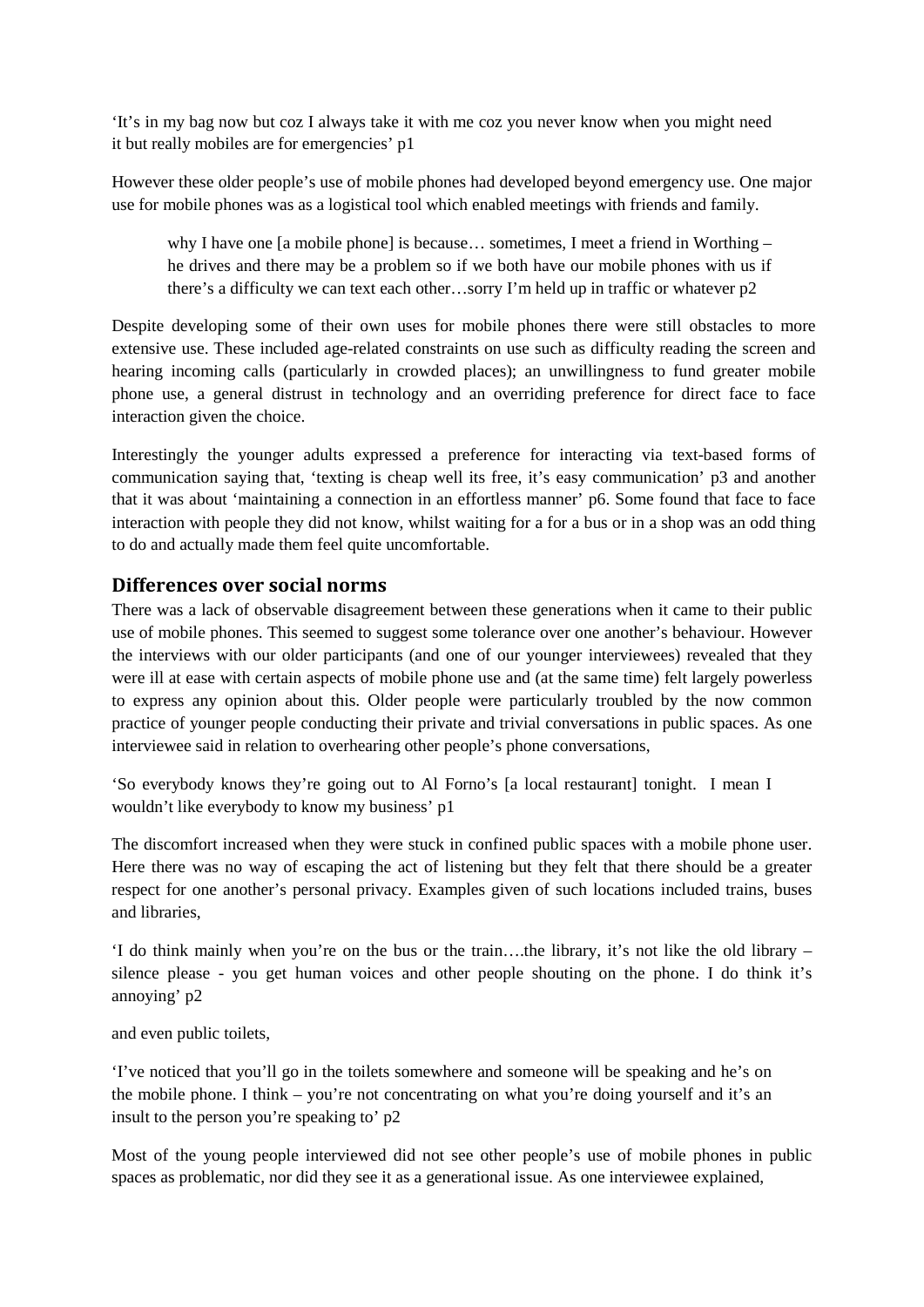'I think a lot of people are very civil though I mean when they talk on the phone they're very, they are quiet. I mean personally it doesn't bother me coz they don't talk in an obnoxious manner so it's really OK.' p6

Similarly their own pervasive use of the phone was not seen as problematic. Indeed it was even seen as an achievement by some of our interviewees,

'I walk down the street facebooking on the phone, I'll be reading my emails, texting, calling, facetiming, everything… So yeah, nothing really stops me…whilst speaking to people, facebooking, whatever, yeah. I use it in the toilet. Basically my phone goes everywhere with me - in the shower' p9

There was only one younger person (all be it at the older end of the spectrum) who acknowledged that his own and other people's phone conversations might impinge upon other people's need for privacy and he was keen to point out that those younger than him did not behave in the same way,

if somebody calls me up on a train that I haven't spoken to for a long time I'd say have a very brief chat with them and would want to continue that chat with them at home or somewhere more private. I think as people get younger and younger below me that sense of privacy and disclosure and time and place is so much less of an issue to them, they're quite oblivious to it. p5

On the face of it most of the younger people who were interviewed did seem to be happily departing from the expected social etiquette in public spaces. However there were times when even their own behaviour was deemed to have gone too far in terms of ignoring the immediate social expectations of their peers:

'about 5 of us all had our phones out and we were all scrolling through stuff. We've even been sat in the same room and been talking on WhatsApp! Whilst we were all in the same room' p9

In certain situations the extreme nature of these mutual absent presences became untenable and they were forced to interact directly with one another. This was most often the case when taking part in a shared activity like going to the cinema, going out for dinner at a restaurant and nightclubbing.

#### **Discussion**

Clearly the social norms around the public use of mobile phones are changing and indeed have already changed as a result of the pervasiveness of the mobile phone and the arrival of the Internet on these devices. This study shows that there are important differences between younger and older generations when it comes to their expectations for public use of mobile phones and the attitudes that underpin their everyday use of these technologies. These differences can act to negate generational awareness and interaction with them effectively being absent to one another even though they are travelling through the same everyday public spaces. There is a generational shift towards 'the network' and prioritising virtual co-presence as the source of social reality and this has serious implications for local community cohesion within neighbourhoods such as those studied here.

Mobile phones are central to younger people's sense of involvement in life and during this study they were constantly on show and in use with them continuing to use them in almost all public spaces. The phone served as a social entity in itself providing companionship even when not being used for social interaction. For the older people in this study the phone remained a discreet tool with much less significance in maintaining social involvement. Observing all generations together suggests that whilst there are differences in terms of how each generation appropriates the mobile phone there is an increasing dependence on mobile connectivity for younger generations to sustain their social lives.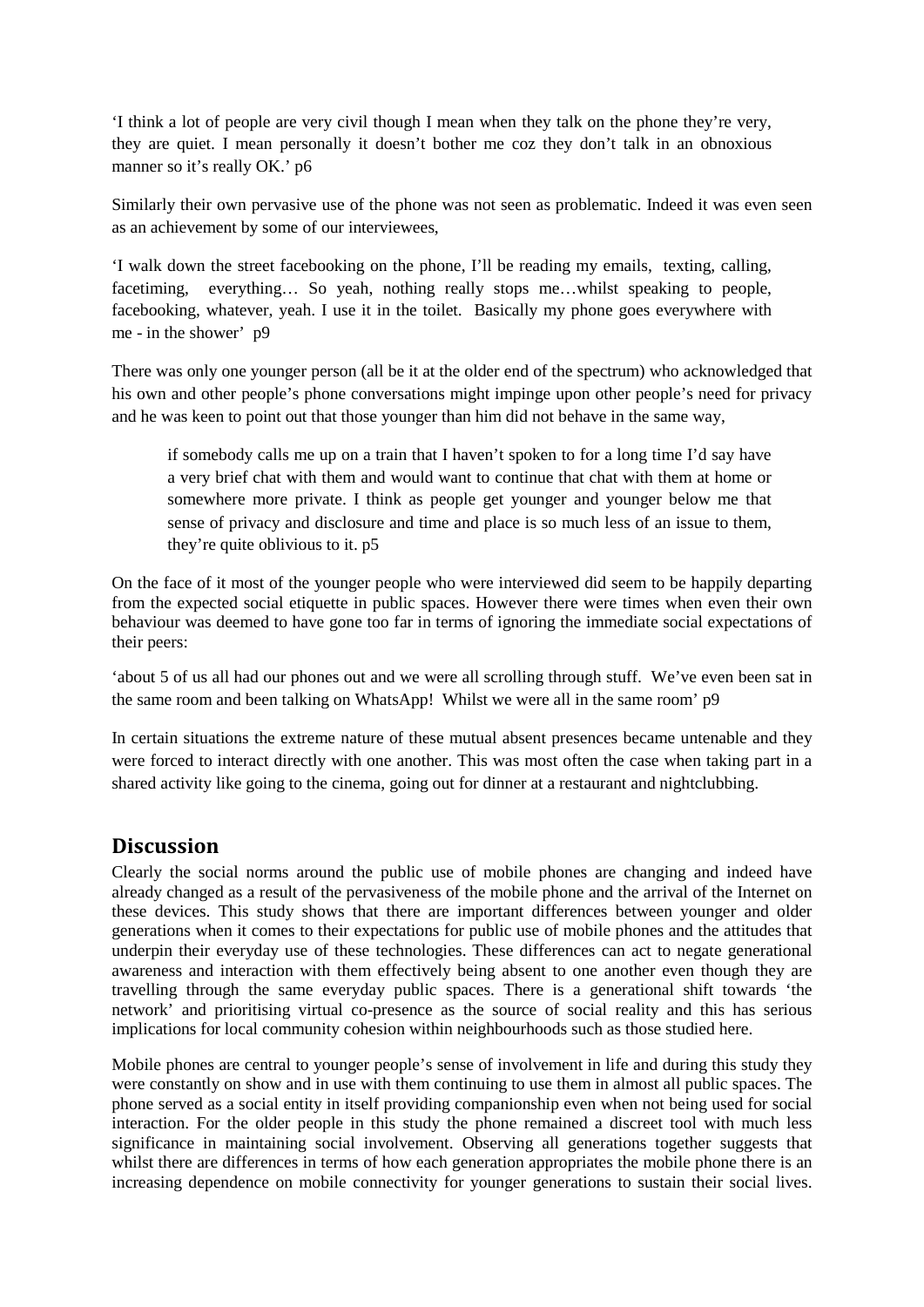Perhaps more importantly this study has shown that the meaning of what constitutes shared everyday public space is shifting from one (expected by the older generation) which is based on immediate physical co-presence as a source of social interaction and community involvement to one (expected by younger generations) which prioritises 'the network' and virtual co-presence as the primary source of interaction and affiliation. Whilst there does appear to be a great degree of tolerance when it comes to accepting these different generational perspectives it is clear that different generations are now inhabiting distinct social spaces even when they are travelling through the same physical locations or neighbourhoods.

Generational attitudes towards the meaning of shared public space have clearly diverged and by inhabiting different social realities they remain invisible to one another. As previous research has shown (Wei and Leung, 1999) this divergence is experienced most extremely in confined public spaces such as on public transport and within public facilities such as toilets and libraries. Within these spaces there are real difficulties in resolving these different perspectives and of providing a bridge between disparate generations. So far our ability to resolve these differences in attitude and behaviour are poorly developed. For some older people it appears as if younger people have lost their sense of correct behaviour entirely and that they themselves are becoming further isolated from modern life. At the same time it seems that younger people are becoming fearful of face to face contact with strangers and would rather retreat into the relative safety and 'ease' of their mobile/Internet connections. Interestingly the interviews also highlight that younger mobile phone users do continue to have rules of social decorum but these only surface when they are face to face with their mobile (virtual) contacts. This suggests that younger people are indeed operating through an 'ontology of connection' (Bissell, 2013) where the drive for physical proximity with mobile (virtual) contacts prevails. Meanwhile older people appear to be operating through what has been called an 'ontology of exposure' (Bissell, 2013) in which they remain open and receptive to their 'neardwellers' whilst travelling through their neighbourhood. In mobility terms it is therefore interesting to note that whilst different generations are making similar journeys through everyday public space, even engaging in similar daily routines, they are making themselves available to quite distinct social realities – one physical and the immediate and the other virtual and mobile with a promise of future physical closeness.

Public spaces within cities are set to become increasingly digitised as part of moves to create 'Smart Cities' within Europe (Caragliu et al, 2011). Here public space will be further augmented by mobile/wireless connectivity (UK Government, 2013) and interactive technologies. It is likely that public spaces of the future will enlist mobile phones as conduits for establishing an awareness of city dynamics and for user-based interaction and community involvement (e.g. Ballagas et al, 2006). Understanding these generational differences is important if we are to engage all members of a given community equally in such future cities. Those spaces which harness the ubiquity of mobile phones for public interactivity will have to accommodate these different uses and expectations in relation to mobile phone use if they are to be truly inclusive spaces.

#### **Conclusions**

Through participant observation and interviews this study has shown how attitudes and behaviours surrounding mobile phone use in public space are diverging across generational lines. The journeys of younger people take place to a backdrop of perpetual virtual connection and co-presence whilst older people's journeys remain open to the possibility of immediate physical co-present interaction. Whilst there is a general tolerance of public mobile use there are points of misunderstanding and potential conflict between generations particularly in confined public spaces where there is less freedom of movement or expression. In such situations it is difficult to express or share a contrary opinion and it seems that we have yet to develop any social or technological means of addressing this form of social disturbance in a reasonable and equitable manner. These generational dynamics have implications for ongoing local community cohesion and we should be exploring ways of connecting generations and providing opportunities for each generation to voice these differences. Public notices are sometimes used on public transport in the UK to limit mobile phone use. However the older people in this study suggested that these were ineffective. Given that younger generations are now living their lives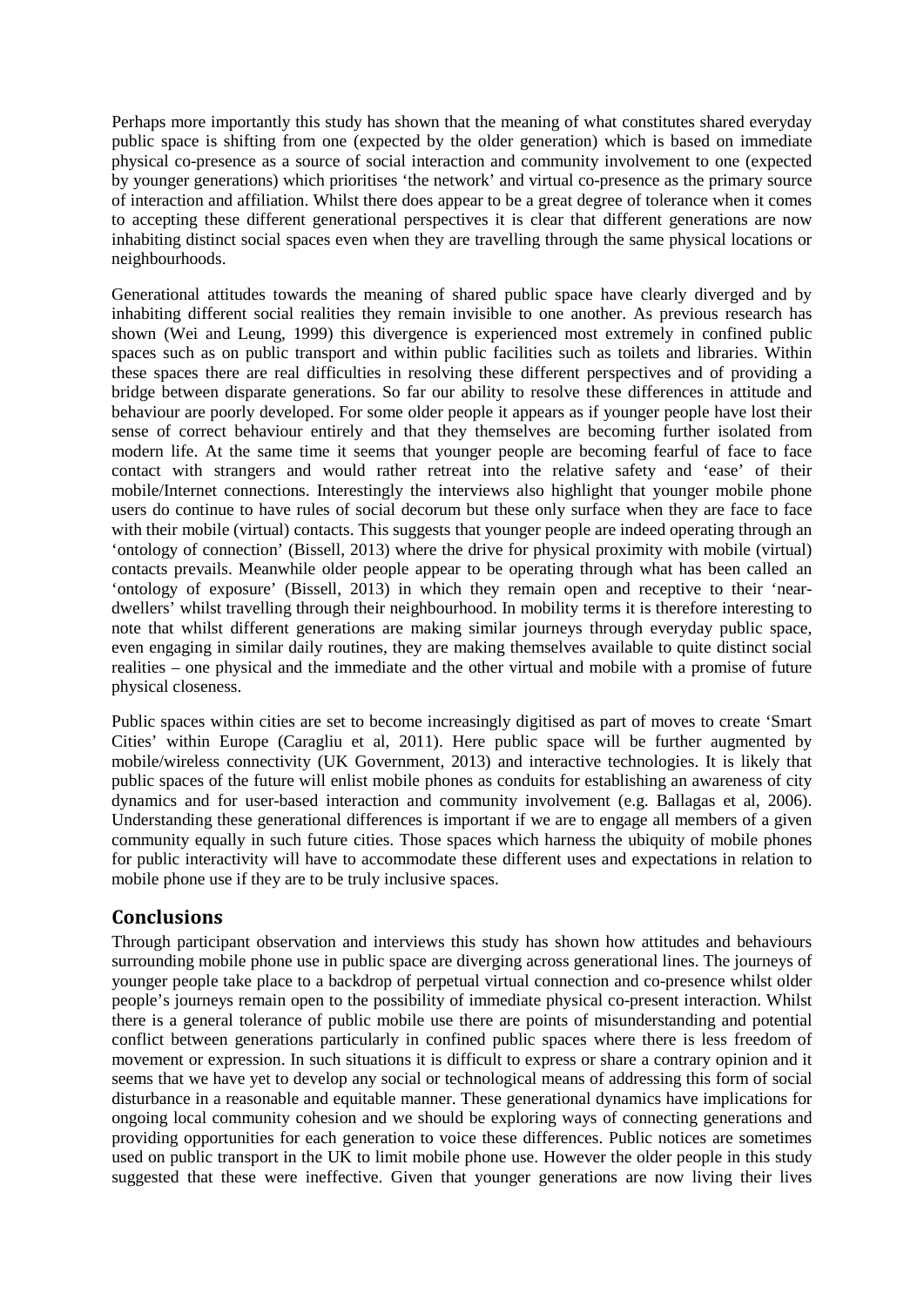through a virtual social world this is perhaps unsurprising – they are no longer paying attention to the social signals of the physical world so this will not work. There needs to be a means of developing a social awareness that can bridge between the physical and virtual worlds and which will reconnect everyday travels with the serendipity of meeting others (of all ages). This could be done technologically through either context-aware mobile phones or through mobile phone-aware public spaces, i.e. where quiet, mobile-free spaces were embedded into the fabric of public buildings and public transport. Alternatively social etiquette around mobile phone use may change over time and allow a more open dialogue to take place about where and when their use is appropriate. This would encourage greater understanding between different generations but also it seems between members of the same generation. Such considerations should be central to the future design of interactive public spaces arising through Smart City initiatives if we are to maintain a digitally inclusive approach to such spaces which will accommodate all generations.

#### **References**

Bissell, D. 2013. Pointless mobilities: rethinking proximity through the loops of neighbourhood. *Mobilities*, 8(3), 349-367.

Campbell, S. 2007. Perceptions of Mobile Phone Use in Public Settings: A Cross-Cultural Comparison. *International Journal of Communication* 1, 738-757.

Cantle, E. 2004. *The End of Parallel Lives ?. The Report of the Community Cohesion Panel*  London: Home Office.

Caragliu, A., Del Bo, C., & Nijkamp, P. 2011. Smart cities in Europe. *Journal of urban technology*, 18(2), 65-82.

Erikson, E. H. 1963 *Childhood and Society.* (New York: Norton)

ITU 2014. World Telecommunication/ICT Indicators Database. International Telecommunication Union. Available from<http://www.itu.int/ITU-D/ict/statistics/>[accessed  $10^{th}$  December 2014].

Gant, D. and S. Kiesler 2001. 'Blurring the Boundaries: Cell Phones, Mobility, and the Line Between Work and Personal Life,' in B. Brown, N. Green and R. Harper (eds.), *Wireless World: Social and Interactional Aspects of the Mobile Age*, pp. 121-32. (London: Springer).

Gergen, K.J. 2002. The challenge of absent presence. In J.E. Katz and M. Aakhus Eds.) (2002) *Perpetual contact.* (Cambridge: Cambridge University Press).

Graham, S., 2002. FlowCity: networked mobilities and the contemporary metropolis. *Journal of Urban Technology*, 9 (1), 1–20.

Habuchi, I. 2005. 'Accelerating Reflexivity.' Pp. 165–82 in *Personal, Portable, Pedestrian: Mobile Phones in Japanese Life*, edited by Mizuko Ito, Daisuke Okabe and Misa Matsuda. Cambridge, (MA: MIT Press).

Hassan, H., & Nasir, M. H. N. 2008. The use of mobile phones by older adults: A Malaysian study. *SIGACCESS Access Computing* .,(92), 11-16.

Hyman, I. E., Boss, S. M., Wise, B. M., McKenzie, K. E., &Caggiano, J. M. 2010. Did you see the unicycling clown? Inattentional blindness while walking and talking on a cell phone. *Applied Cognitive Psychology*, 24(5), 597-607.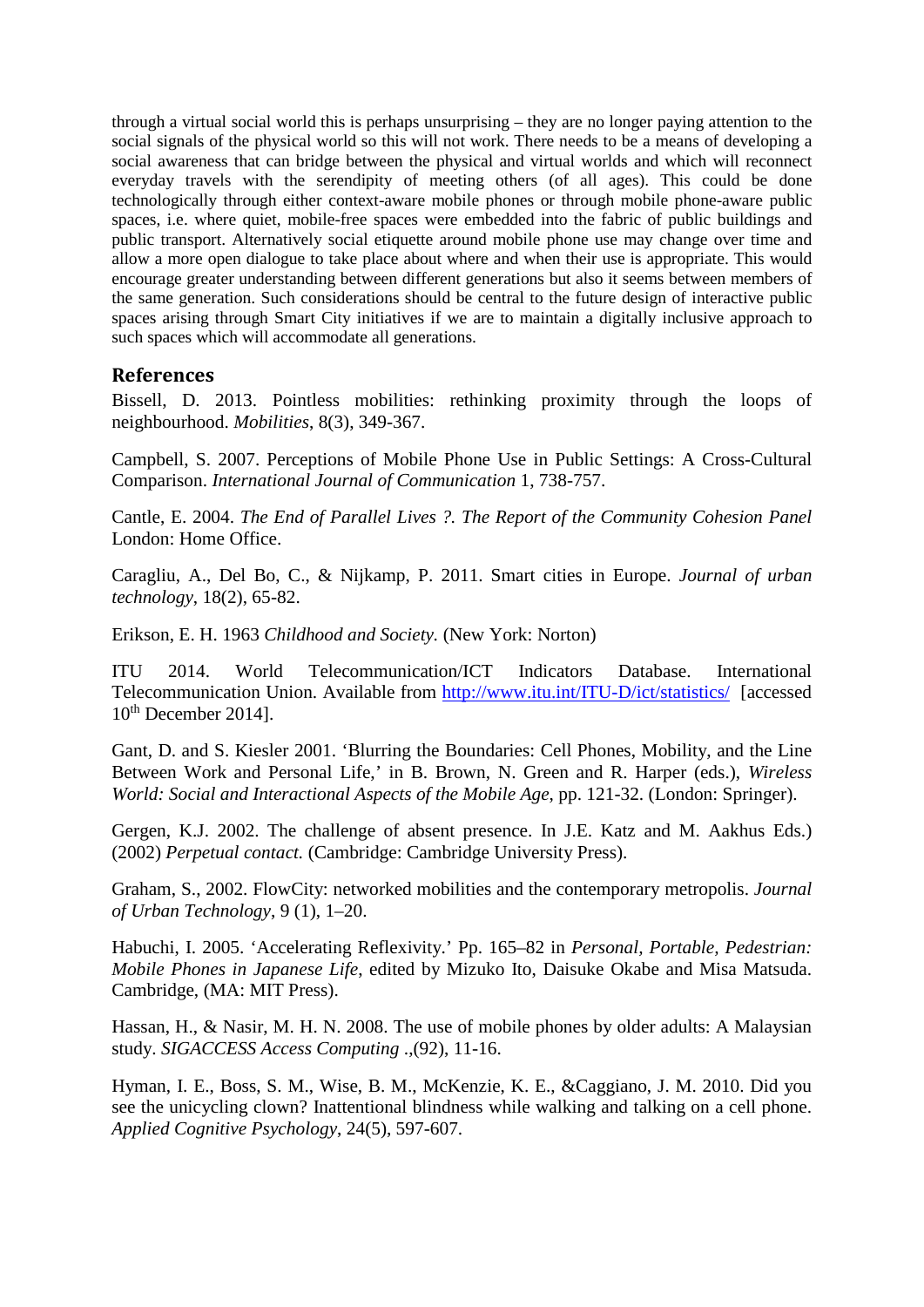Katz and M. Aakhus Eds. 2002. *Perpetual contact*. (Cambridge: Cambridge University Press)

Kubik S. 2009. Motivations for cell phone use by older Americans. *Gerontechnology* 8(3):150-164

Kurniawan S. 2008. Older people and mobile phones: A multi-method investigation. *International Journal of Human-Computer Studies* 6(12):889-901

Lash, S. 2002. 'Foreword: Individualization in a Non-linear Mode', in U. Beck and E. Beck-Gernsheim *Individualization*. (London: Sage).

Ling, R, Haddon, L., Klamer, L. 2001. The understanding and use of the Internet and the mobile telephone among contemporary Europeans. Presented at *ICUST 2001*, Paris, France May 2001.

Monk, A., Carroll, J., Parker, S. and Blythe, M. 2004. Why are mobile phones annoying? *Behaviour & Information Technology*, 23 (1), pp. 33–41

Nasar, J. L., & Troyer, D. 2013. Pedestrian injuries due to mobile phone use in public places. *Accident Analysis & Prevention*, *57*, 91-95.

Ofcom 2011. *Communications Market Report 2011*, Ofcom.

.

Ofcom 2012. *Adults media use and attitudes report, 2012*. Ofcom.

Pheeraphuttharangkoon, S., Choudrie, J., Zamani, E., and Giaglis, G. 2014. Investigating the adoption and use of smartphones in the UK: a silver-surfers perspective. In: *The 22nd European Conference on Information Systems*, ECIS 2014 (2014)

Rogers, E. M. 2003. *Diffusion of Innovations* (5th edition), New York: Free Press.

Turner, M., Love, S., & Howell, M. 2008. Understanding emotions experienced when using a mobile phone in public: The social usability of mobile (cellular) telephones. *Telematics and Informatics*, 25, 201-215

UK Government 2013. *SuperConnected Cities Programme.* Department for Culture, Media and Sport*,* UK Government. Available online: [https://www.gov.uk/government/policies/transforming-uk-broadband/supporting](https://www.gov.uk/government/policies/transforming-uk-broadband/supporting-pages/investing-in-super-connected-cities)[pages/investing-in-super-connected-cities](https://www.gov.uk/government/policies/transforming-uk-broadband/supporting-pages/investing-in-super-connected-cities) [accessed 10th March 2015]

Urry, J. 2007. *Mobilities.* (Cambridge: Polity Press).

Vanderbeck, R.M. 2007. Intergenerational geographies: age relations, segregation and Reengagements. *Geogr. Compass* 1(2), 200–221

Venkatesh, V. 2014. Technology Acceptance Model And The Unified Theory Of Acceptance And Use Of Technology. *Wiley Encyclopedia of Management*.

Vincent J. 2005. Emotional Attachment to Mobile Phones: An extraordinary relationship Hamill L., Lasen A., (eds) *Mobile World: Past Present and Future*, (New York: Springer).

Wei, R. and Leung, L. 1999. Blurring public and private behaviors in public space: policy challenges in the use and improper use of the cell phone. *Telematics and Informatics*, 16, 11  $-26.$